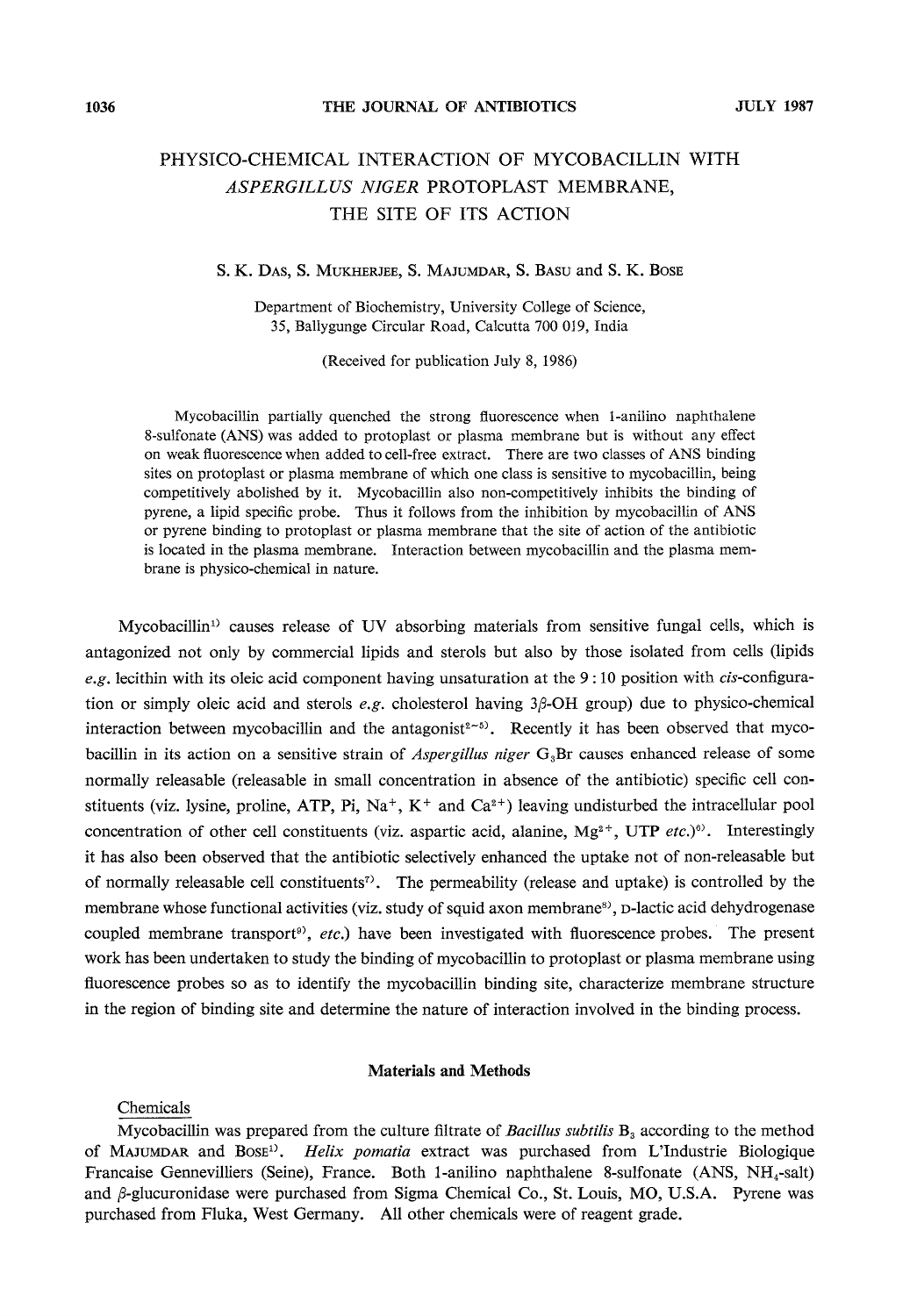Preparation of Protoplast<br>Protoplasts were prepared from the mycobacillin-sensitive organism *Aspergillus niger* G<sub>s</sub>Br by the method of BACHMANN and BONNER<sup>10)</sup>. For this purpose a dense spore suspension was prepared by washing the slant with sterile distilled water followed by removal of hyphal filaments by filtration through glass wool. Ten ml of the spore suspension was used as inoculum for each of the conical flasks containing 100 ml of CzAPECK broth. After 24 hours incubation at  $37^{\circ}$ C under stationary condition the fragile mycelial mat was harvested by filtration through Buchner funnel, care being taken during filtration so as to keep the mycelium moist all the time. It was washed thrice with sterile water. It was then transferred with the aid of the loop handle to a 50-ml Erlenmever flask containing  $25$  ml of 20% sucrose in 0.05  $\mu$  potassium phosphate buffer, pH 6.8. The flask was slowly shaken for a few minutes. It was repeated twice and then the wet mat was added to a mixture of sucrose-phosphate buffer (25 ml), 0.1 M glutathione (0.2 ml) and 2.0 ml of a mixture of  $\beta$ -glucuronidase and *Helix pomatia* extract (1:3). After overnight incubation at  $37^{\circ}$ C, the contents of the flask were mixed by gentle shaking and the suspension was filtered through glass wool to remove the major portion of hyphal filaments. The debris left could be removed completely by centrifugation  $(600 \times g)$ . Microscopic observation revealed that this suspension contained high concentration of  $\tilde{A}$ , niger protoplasts. Protoplasts were harvested by centrifugation at  $2,000 \times g$  for 10 minutes.

For each experiment a fresh preparation of protoplasts was made as the survival of protoplasts. was found to be short.

Preparation of Plasma Membrane<br>The protoplasts of A. niger  $G_8Br$  cells were osmotically lyzed in 0.1 m Tris-HCl buffer (pH 7.2) containing 0.1 M MgCl, and the lysate centrifuged at  $5,000 \times g$  for 10 minutes. The pellet so obtained **Examining 0.1 m MgCl<sub>2</sub> and the lystate centrifuged at 5,000 years** for 10 minutes. The person of the person of the person of the person of the person of the gradient was prepared by layering in succession 5 ml of each 40%, 35%, 30%, 25% and 20% sucrose  $(w/v)$  in 100 mm Tris-HCl buffer (pH 7.2) containing 0.1 m MgCl<sub>2</sub> over a 50% sucrose  $(w/v)$  as the cushion. The centrifugation was carried out in a SW 27-rotor at 100,000  $\times g$  for 15 hours at 4<sup>o</sup>C in Beckman ultracentrifuge. The membrane fraction was sedimented at 30% (w/v). The purity of  $\mu$  beckmannic membrane fraction was shecked by chitin syntheteset<sup>2</sup>) and succinate debydromage<sup>13</sup>) activity  $t_{\rm eff}$  membranefraction was checked by chiring synthetase13) and succinate definition  $\sigma$ 

Fluorescence Measurements<br>Fluorescence studies were carried out in Carl-Zeiss spectrofluorometer (Model No. ZFM/4C). Measurement of ANS fluorescence was carried out with the use of the excitation wavelength at 380 nm and the emission wavelength at 480 nm. Measurement of pyrene fluorescence was done with the use of the excitation wavelength at 335 nm and the emission wavelength at 385 nm.  $U$  the excitation wavelength at  $335$  nm mand the emission wavelength at 385 nm mand the emission wavelength at 385 nm.

ANS Binding Studies<br>ANS binding on protoplast and plasma membrane preparation and the resulting fluorescence were measured according to the method of  $Azz1^{14}$ . The reaction mixtures whose composition is given in the legends to the Fig. 2 was incubated for 10 minutes until the steady state level of fluorescence was reached. After cooling the incubation mixtures around  $0^{\circ}$ C and subsequently centrifuging them at  $0^{\circ}$ C (protoplast at 2,000  $\times q$  for 10 minutes and membrane fraction at 30,000  $\times q$  for 30 minutes), free  $\overline{O}$  (protoplast at 2,000 xg for 10 minutes),  $\overline{O}$  and  $\overline{O}$  is the policy wave measured five remaining ly in the presence  $\sim$   $\frac{1}{2}$  the supernature measured fluorometrically in the periodic supernature measured fluorometrically in the periodic supernature of  $\frac{1}{2}$  and  $\frac{1}{2}$  and  $\frac{1}{2}$  and  $\frac{1}{2}$  and  $\frac{1}{2}$  and  $\frac{1}{2}$ of 3% Triton X-100.

Pyrene Binding Studies<br>Pyrene binding on protoplast or on a plasma membrane fraction was carried out by incubating the reaction mixtures whose composition is given in the legends to the Fig. 3 in various concentrations of pyrene solution at  $32^{\circ}$ C for 30 minutes. In practice a saturated pyrene solution was prepared in 0.05 M sodium phosphate buffer containing 20% sucrose (pH 7.0) by shaking at 37 $\degree$ C for 4 hours. Based on fluorescence intensity measurements, the pyrene concentration of this preparation was  $10 \mu$ M. Pyrene solutions of various concentrations were made therefrom by diluting with the same sucrosephosphate buffer. After incubation, mixtures were cooled down to around  $0^\circ$ C and centrifuged. Free pyrene in the supernatant and bound pyrene in the pellet were measured fluorometrically using the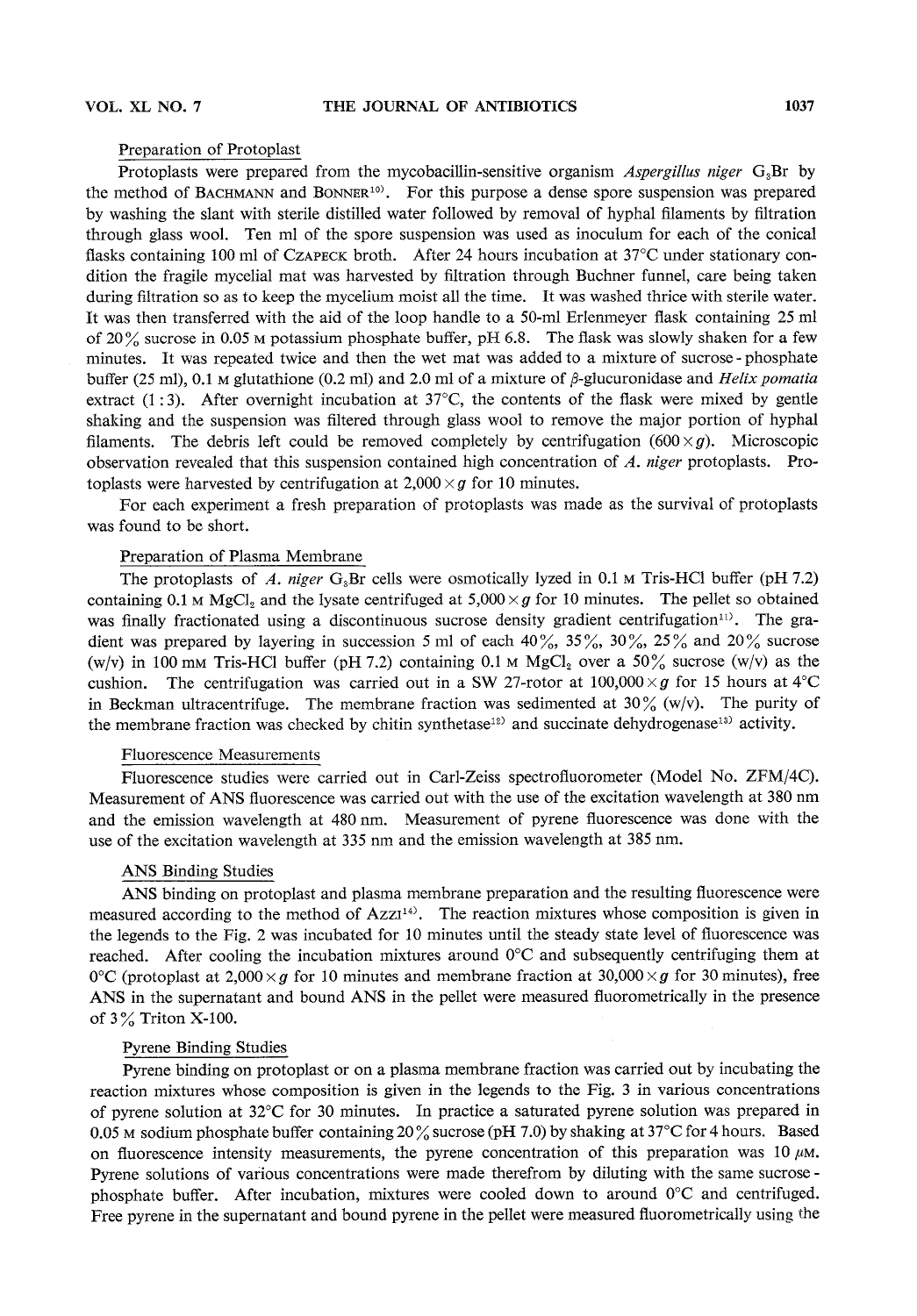techniques as described by Archibald and Cochrane15).

Estimation of Protoplast or Plasma Membrane Concentration<br>The amounts of protoplast or plasma membrane that came up in the mathematical calculations were measured in terms of their protein content. The amount of protein was measured according to the method of  $GCDNMI$  of  $d18$ the method of Gornald et al.

Quantum Yield of ANS<br>Quantum yield ( $\phi$ ) of ANS was obtained with the help of the equation  $\phi = (0.4 \times \text{Fmax})/F_{\text{athend}}$  as developed by Azz $I^{(17)}$ , where 0.4, the quantum yield of ANS in absolute ethanol<sup>18)</sup>;  $F_{\text{ethanol}}$ , the fluorescence emitted by ANS in absolute ethanol and Fmax, the limiting fluorescence of ANS at infinite protoplast or plasma membrane concentration. Fmax was obtained from the double reciprocal plot of fluorescence vs. protoplast or plasma membrane concentrations both in presence and in absence of mycobacillin (figures not shown). A biphasic curve was obtained both in presence (10  $\mu$ M) and in absence of mycobacillin. Quantum yields of ANS were found to be 0.42 and 0.43 for the stronger binding phase with protoplast and plasma membrane respectively;  $0.29$  and  $0.28$  for the weaker binding phase with protoplast and plasma membrane respectively. Mycobacillin has no effect on the quantum yields of ANS for the two phases of binding (data not shown).  $\mathcal{L}$  of  $\mathcal{L}$  two phases of binding (data not shown).

# Results

 $\mathcal{L}$  Mysolic of Mycobacillin on the ANSBinding to Plasma Membrane)

ANS gives strong fluorescence upon binding with protoplast and plasma membranes (Fig. 1) but very weak one with the cell-free extract (data not shown). The strong fluorescence with protoplast very weak one with the cell-free extract (data not shown). The strong fluorescence with protoplast and  $\mathbf{r}$  is attained the increasing concentrations of the probe time tilt it attained the

Fig. 1. Effect of mycobacillin on the interaction of ANS with protoplast ( $\circ$ ) and plasma membrane ( $\bullet$ ).<br>(A) A given amount of protoplasts (3.4 mg protein/ml) or plasma membranes (1.25 mg protein/

ml) suspension in sucrose - phosphate buffer (pH  $7.0$ ) was titrated with various concentrations of ANS  $(0 \sim 60 \mu M)$  and the fluorescence was measured at each concentration of the probe.

(B) Maximum fluorescence attained in  $(A)$  by the given amount of protoplast or plasma membrane in presence of the saturated concentration of ANS was again titrated with various concentrations of mycobacillin  $(0 \sim 20 \mu M)$ .

Data are the mean of four different sets of experiment.

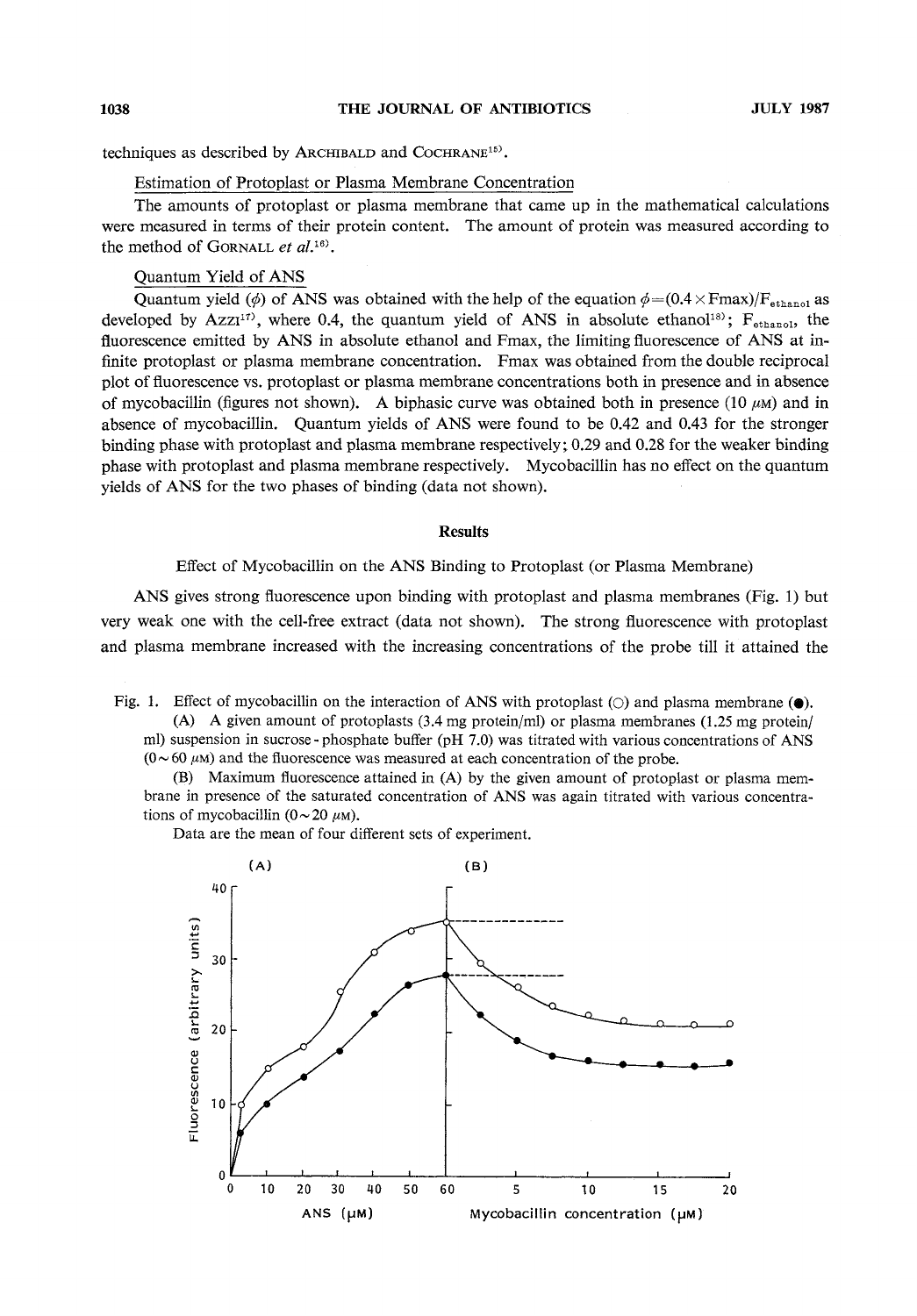Fig. 2. Scatchard plot of ANS binding to protoplasts (A) and plasma membranes (B) in presence and absence of mycobacillin.

The reaction mixtures  $(3.0 \text{ ml})$  containing  $2.2 \text{ mg}$  protoplast/ml or 0.9 mg plasma membrane/ml, 0.05 M sodium phosphate buffer (pH 7.0), 20% sucrose and ANS (in varied concentrations  $1.0 \sim 50 \mu M$ ) were incubated as detailed in the text. The concentrations of ANS were determined in supernatants and pellets. Data are the means of three different sets of experiment.

 $\sim$  Control  $\bullet$  mycobacillin 10 gM  $\land$  mycobacillin 20 gM



maximum. If added to the reaction system under condition of maximum fluorescence mycobacillin<br>decreased the fluorescence. This decreased value attained a minimum constant independent of the concentrations of mycobacillin both in the cases of a protoplast and plasma membrane. However, concentrations of my cobacilin both in the case of a protoplast  $\mu$  $t$  for feedbeforescence as obtained with the cell-free extract remained unaffected by my cobacillin (data  $\alpha$ not shown).

# Analysis of Mycobacillin Sensitive and Insensitive ANSBinding to Protoplast or Plasma Membrane

ANS bound by a given amount of protoplast or plasma membrane and ANS remaining free in the presence of increasing concentrations of ANS with or without mycobacillin were determined (Fig. 2). The Scatchard plot of the data in absence of mycobacillin indicates that ANS has at least two types of binding both with protoplast or plasma membrane arbitrarily named as A-type (stronger binding) and B-type (weaker binding) whose respective dissociation constants  $(K_A \text{ and } K_B)$  and maximum capacity for bound ANS ( $n_A$  and  $n_B$ ) are presented in the Table 1. In the presence of mycobacillin (10  $\mu$ M) the A-type of binding of ANS to protoplast or plasma membrane as characterized by  $K_A$  and  $n_A$  remained unaltered while the B-type by  $K_B$  and  $n_B$  was decreased (Table 1). Interestingly the value of  $K_B$  was increased by mycobacillin which had no effect on the value of  $n_B$ . However, the picture was radically altered when ANS binding was studied with a still higher concentration of mycobacillin (20  $\mu$ M) when ANS showed only A-type of binding (Fig. 2) whose respective dissociation constant and maximum ANS showed only  $\Lambda$ -type of binanciation constant and maximum maximum maximum maximum maximum maximum maximum  $c^2$  aparty for bound molecules of  $\mathcal{L}$ was abolished.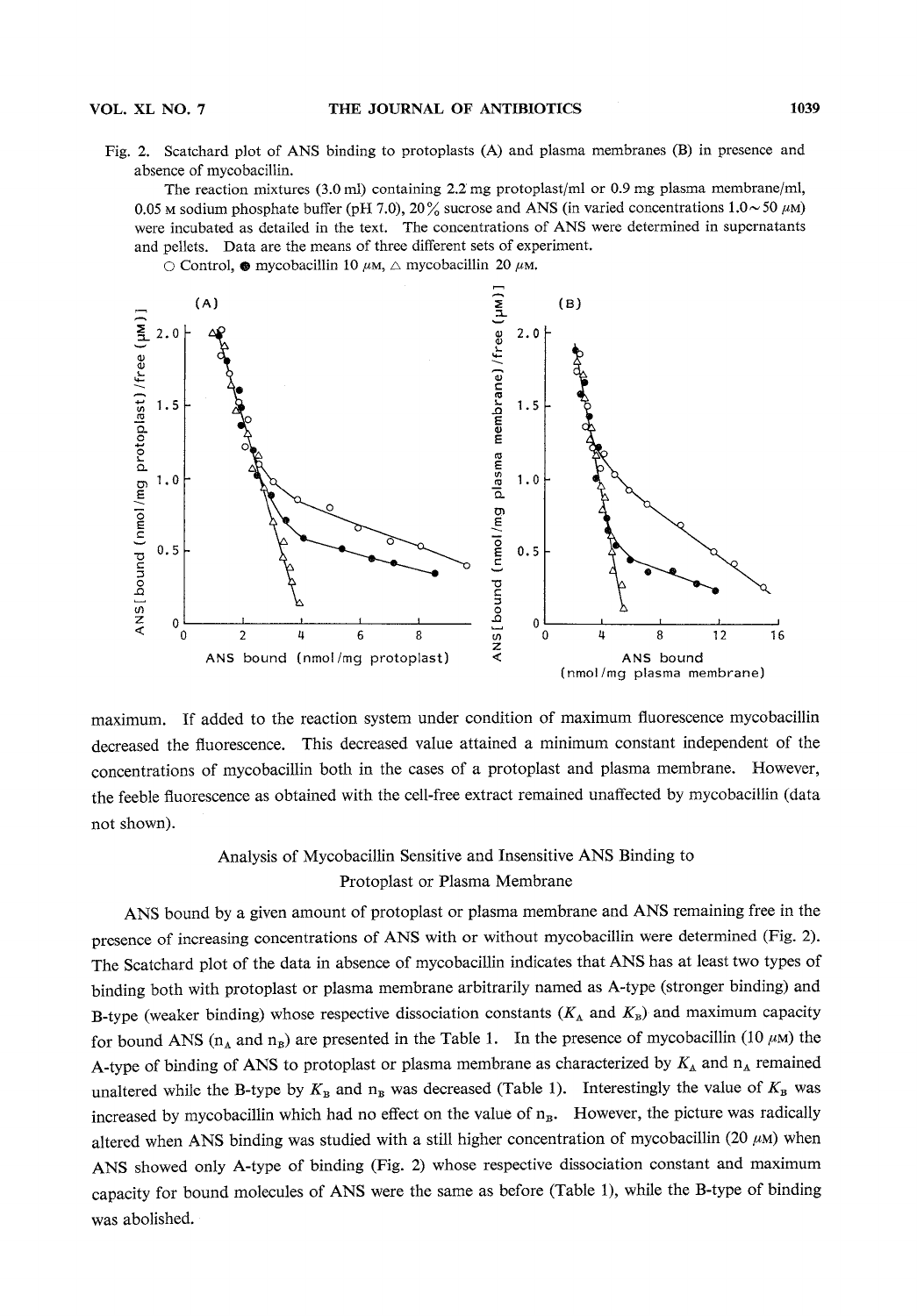# $\mathbb{R}^n \to \mathbb{R}^n$

Plasma Membrane<br>Pyrene bound by a given amount of protoplast or plasma membrane and pyrene remaining free in the presence of increasing concentrations of pyrene with or without mycobacillin were determined (Fig. 3). The Scatchard plot of the data in absence of mycobacillin indicates that pyrene followed only one type of binding both with protoplast or plasma membrane, whose dissociation constant  $(K_d)$ and maximum capacity for bound pyrene (Bmax) were calculated as shown in the Table 2. The Scatchard plot of the data in presence of mycobacillin at 10  $\mu$ M which decreased pyrene binding to protoplast or plasma membrane also showed one type of binding whose dissociation constant  $(K_0)$  and maximum capacity of bound pyrene (Bmax) are also shown in the Table 2. Similar results showing one type of binding were also obtained with a still higher concentration of mycobacillin (20  $\mu$ M) whose binding parameters ( $K_d$  and Bmax) are also shown in the Table 2. Interestingly the value of  $K_d$  remained unaltered in the presence and in the absence of mycobacillin whereas Bmax decreased with increase in the concentration of the antibiotic.

|             |  | Table 1. ANS binding parameters to protoplast or plasma membrane in presence and in absence of my- |  |  |  |  |  |  |
|-------------|--|----------------------------------------------------------------------------------------------------|--|--|--|--|--|--|
| cobacillin. |  |                                                                                                    |  |  |  |  |  |  |

|                       |                                               |                                                     |                                                                                                             | ANS binding parameters                              |                                                                                                    |  |  |
|-----------------------|-----------------------------------------------|-----------------------------------------------------|-------------------------------------------------------------------------------------------------------------|-----------------------------------------------------|----------------------------------------------------------------------------------------------------|--|--|
|                       |                                               |                                                     | A-type                                                                                                      |                                                     | <b>B</b> -type                                                                                     |  |  |
| <b>ANS</b><br>binding | Concentration<br>of mycobacillin<br>$(\mu M)$ | Dissociation<br>constant,<br>$K_{\rm A}$ ( $\mu$ M) | Maximum capacity<br>of bound<br>molecules.<br>$n_{\text{A}}$ (nmol/mg)<br>protoplast or<br>plasma membrane) | Dissociation<br>constant.<br>$K_{\rm B}$ ( $\mu$ M) | Maximum capacity<br>of bound<br>molecules.<br>$n_B$ (nmol/mg)<br>protoplast or<br>plasma membrane) |  |  |
| Protoplast            | $\bf{0}$                                      | 1.4                                                 | 4.1                                                                                                         | 13.4                                                | 15.3                                                                                               |  |  |
|                       | 10                                            | 1.5                                                 | 4.1                                                                                                         | 20.5                                                | 15.2                                                                                               |  |  |
|                       | 20                                            | 1.4                                                 | 4.1                                                                                                         |                                                     |                                                                                                    |  |  |
| Plasma                | 0                                             | 1.7                                                 | 5.6                                                                                                         | 13.8                                                | 18.5                                                                                               |  |  |
| membrane              | 10                                            | 1.7                                                 | 5.6                                                                                                         | 28.5                                                | 18.5                                                                                               |  |  |
|                       | 20                                            | 1.8                                                 | 5.6                                                                                                         |                                                     |                                                                                                    |  |  |

 $\sum_{i=1}^{n}$  Diading were not observed.

-: Binding was not observed.

Table 2. Pyrene binding parameters to protoplast or plasma membrane in presence and in absence of mycobacillin.

|                 |                                               | Pyrene binding parameters                           |                                                                                                     |  |  |  |
|-----------------|-----------------------------------------------|-----------------------------------------------------|-----------------------------------------------------------------------------------------------------|--|--|--|
| Pyrene binding  | Concentration<br>of mycobacillin<br>$(\mu M)$ | Dissociation<br>constant.<br>$K_{\rm d}$ ( $\mu$ M) | Maximum capacity of<br>bound molecules, Bmax<br>(nmol/mg protoplast)<br>or plasma membrane)<br>6.74 |  |  |  |
| Protoplast      | 0                                             | 0.68                                                |                                                                                                     |  |  |  |
|                 | 10                                            | 0.66                                                | 4.71                                                                                                |  |  |  |
|                 | 20                                            | 0.66                                                | 2.64                                                                                                |  |  |  |
| Plasma membrane | 0                                             | 0.65                                                | 7.35                                                                                                |  |  |  |
|                 | 10                                            | 0.63                                                | 4.97                                                                                                |  |  |  |
|                 | 20                                            | 0.64                                                | 3.24                                                                                                |  |  |  |

Data were calculated from the Scatchard plot of pyrene binding as indicated in Fig. 3.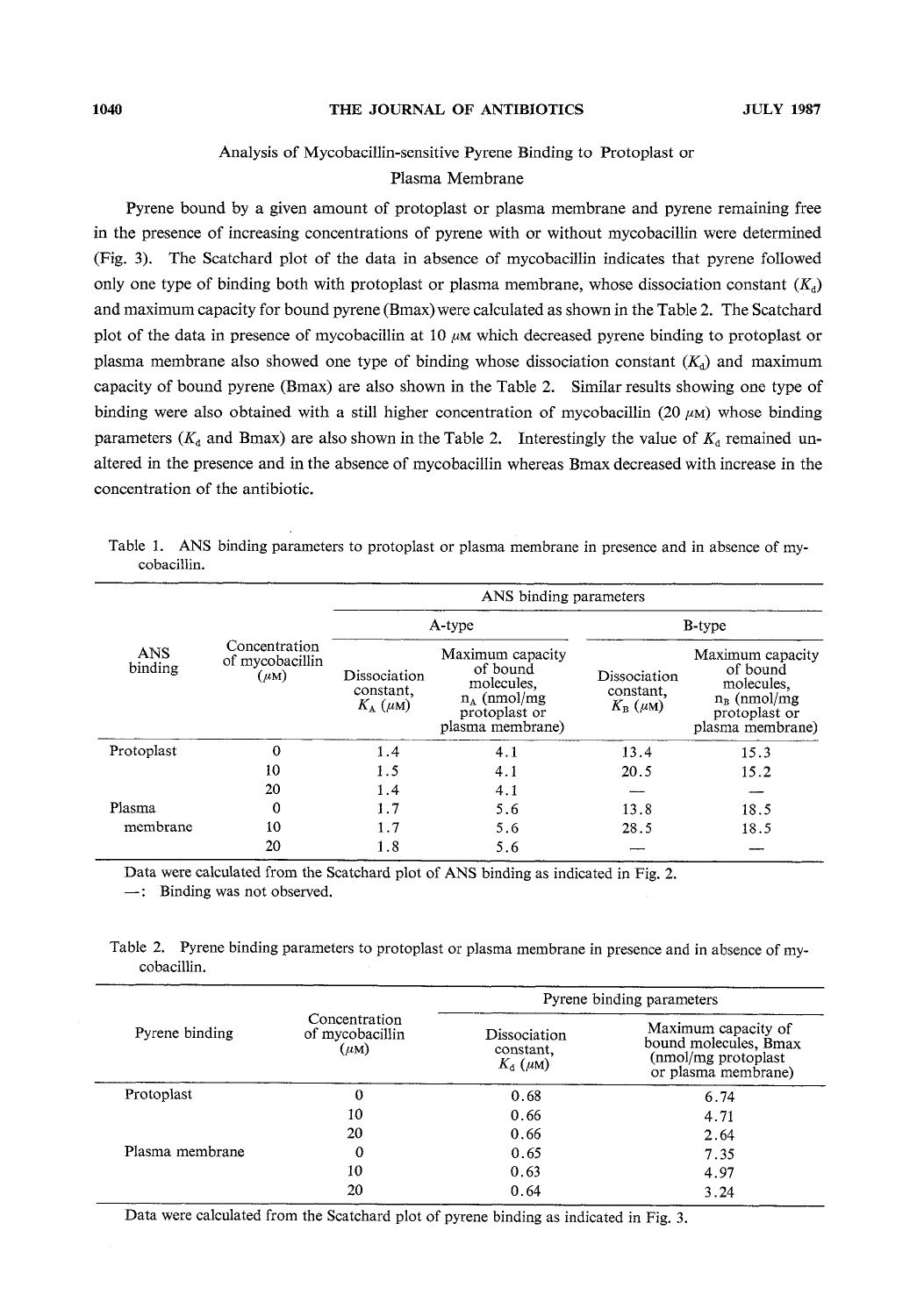Fig. 3. Scatchard plot of pyrene binding to protoplast (A) and plasma membrane (B) in presence and absence of mycobacillin.<br>The reaction mixtures (3.0 ml) containing protoplast (2.2 mg/ml) or plasma membrane (0.9 mg/ml).

0.05 m sodium phosphate buffer (pH 7.0),  $20\%$  sucrose and pyrene (in varied concentrations  $0.1 \sim 10$  $\mu$ <sub>0</sub>) were incubated for 30 minutes at 32 $\degree$ C and centrifused. Pyrene in the supernatant and in the  $\mu$  hellet was measured fluorometrically as described in the text. Data are the mean of three different person measured fluorometrical lines. The measured in the text of the measured in the mean of the mean of the mean of the mean of the mean of the mean of the mean of the mean of the mean of the mean of the mean of the mean

 $\circ$ control.  $\bullet$  is





The effect of mycobacillin added to a given concentration of plasma membrane suspension concentration of plasma membranesuspension containing the saturated concentration of the probe was studied at four different temperatures. probe was studied at four different temperatures. This showed that the fluorescence at a given concentration of mycobacillin decreased with increase in temperature. From the double re-<br>ciprocal plot (change of fluorescence decrement ciprocal plot (change of fluorescence decrement)  $c$ vs. my concentration concentration  $\sim$ at four different temperatures were graphically determined (Fig. 4) to calculate the thermodynamic parameters *i.e.*,  $\Delta G^0$ ,  $\Delta H^0$  and  $\Delta S^0$ (Table 3), which showed that the value of  $\Delta G^0$ , apparent Gibbs potentials were negative. It indicates spontaneity of the reaction between mycobacillin and plasma membrane. It appears from a comparative study of these data that



Pyrene bound (nmol/mg plasma membrane)



the maximum ANS fluorescence with a given amount of plasma membrane  $(1.25 \text{ mg protein/ml})$ in absence of mycobacillin and that in presence of each of the different concentrations of mycobacillin. Mycobacillin concentrations were varied from

3  $\mu$ M to 18  $\mu$ M.<br>  $\triangle$  At 22°C,  $\bigcirc$  at 31°C,  $\bullet$  at 42°C,  $\Box$  at 50°C.

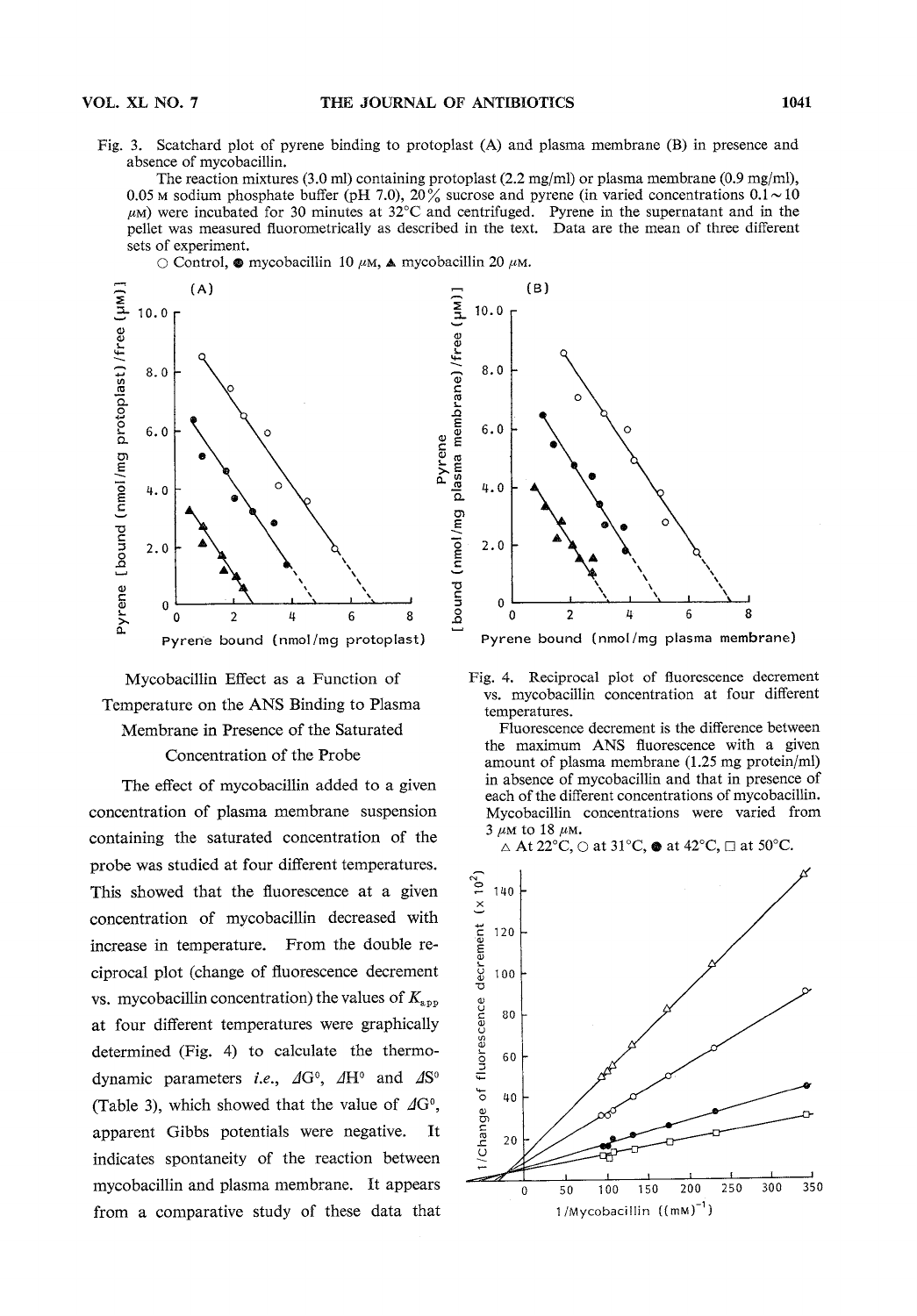Table 3. Thermodynamic parameters of mycobacillin-protoplast interaction. the method adapted by CHATTERJEE and CHATTORAJ<sup>20)</sup>. the method adapted by Chatterjee and Chattoraj20).

 $\Delta G_{\text{av}}^0$ =RT in  $K_{\text{app}}$ , where T is the average temperature in between two sets of temperature.

$$
\varDelta H_{\text{av}}^0 = \frac{G_1^0 / T_1 - G_2^0 / T_2}{1 / T_1 - 1 / T_2}
$$

$$
\Delta G^{\sigma}_{\rm av}\!=\! \varDelta H^{\sigma}_{\rm av}\!-\!1\varDelta S^{\sigma}_{\rm av}
$$

| Temperature<br>(Å) |              | $K_{\rm app}$<br>$(\mu_M)$ | $AG_{3\pi}^0$<br>(kcal/mol) | $\Delta H_{\rm{av}}^0$<br>(kcal/mol) | $T\Delta S^0_{a\pi}$<br>(kcal/mol) |  |
|--------------------|--------------|----------------------------|-----------------------------|--------------------------------------|------------------------------------|--|
|                    | 295.0        | $29.0 + 1.2$               |                             |                                      |                                    |  |
|                    | $299.5$ (av) |                            | $-6.3 + 0.2$                | $3.0 + 1.0$                          | $9.3 + 0.8$                        |  |
| 2.                 | 304.0        | $25.0 + 1.9$               |                             |                                      |                                    |  |
|                    | $309.5$ (av) |                            | $-6.7 + 0.3$                | $7.5 + 0.5$                          | $14.2 + 0.2$                       |  |
| 3.                 | 315.0        | $16.0 + 2.4$               |                             |                                      |                                    |  |
|                    | $319.0$ (av) |                            | $-7.1 + 0.1$                | $7.3 + 0.4$                          | $14.4 + 0.3$                       |  |
| 4.                 | 323.0        | $13.0 + 1.5$               |                             |                                      |                                    |  |

although  $\Delta H^0$  has got some positive value, that of  $T\Delta S^0$  is high enough to make  $\Delta G^0$  appreciably negative. The value of  $\Delta G^0$  in the process was predominantly affected by  $T\Delta S^0$ , in other words, the binding process was accompanied by increase of entropy of the system. Thus mycobacillin binding by plasma membrane might be considered more a physico-chemical phenomenon rather than a covalent one. membranemight be considered more a physico-chemical phenomenonrather than a covalent one.

# $\sim$

The earlier studies showed that mycobacillin causes not only specific metabolite release as an-<br>tagonized by cell lipids and sterols<sup>2,6)</sup> but also specific metabolite uptake which follows saturation kinetics implicating a carrier-mediated process<sup>7</sup>. The present work has therefore been undertaken to locate the site of mycobacillin action, to chemically characterize the target site, and to determine the physico-chemical nature of the reaction occurring at the target using ANS and pyrene as membrane reacting fluorescence probes. Mycobacillin, although it did not have any effect on the weak ANS fluorescence in presence of cell-free extract of  $A$ , niger caused a definite decrease in the strong ANS fluorescence in the presence of protoplast or plasma membrane containing the saturated concentration of the probe. Hence the mycobacillin target site might be located on the membrane. The kinetic parameters as obtained by the Scatchard plot of the data on equilibrium binding indicates that one of the ANS binding sites (B-type) was competitively inhibited by mycobacillin  $(K_B$  being variable,  $n_B$ remaining constant). This might be interpreted to mean that mycobacillin interacts with one class of binding site located on the membrane thereby exerting its antifungal action.

Since the quantum yield of ANS fluorescence  $(\phi 0.29)$  at the weaker binding phase (B-type) which is antagonized by mycobacillin was very much similar to the reported quantum yield of ANS fluorescence obtained when the probe reacted with the lipid moiety of the membrane ( $\phi$  0.30<sup>19)</sup>), the mycobacillin target site might be in its lipid region. In support of our contention a lipid specific probe pyrene which reacts specifically in the hydrophobic lipid region of the membrane was also used in fluorescence studies. The kinetic parameters as obtained by the Scatchard plot of the data on equilibrium binding with pyrene was interpreted to indicate that mycobacillin interacts with only one class of non-competitive binding site  $(K<sub>a</sub>$  being constant and Bmax being variable) in the hydrophobic lipid region of membrane. Since mycobacillin action has been reported to be antagonized<sup>4)</sup> not only by lecithin but also by oleic acid, a constituent of lecithin, the mycobacillin binding site in the lipid region might be further pinpointed at the 9:10 unsaturated position with the *cis*-configuration of oleic acid of membrane lipid.

The nature of the reaction occurring at the mycobacillin binding site was then studied by noting The nature of the reaction of the mycobacilin binding site was then studied by noting site was then studied by noting site was then studied by noting site was then studied by noting site was then studied by noting site wa